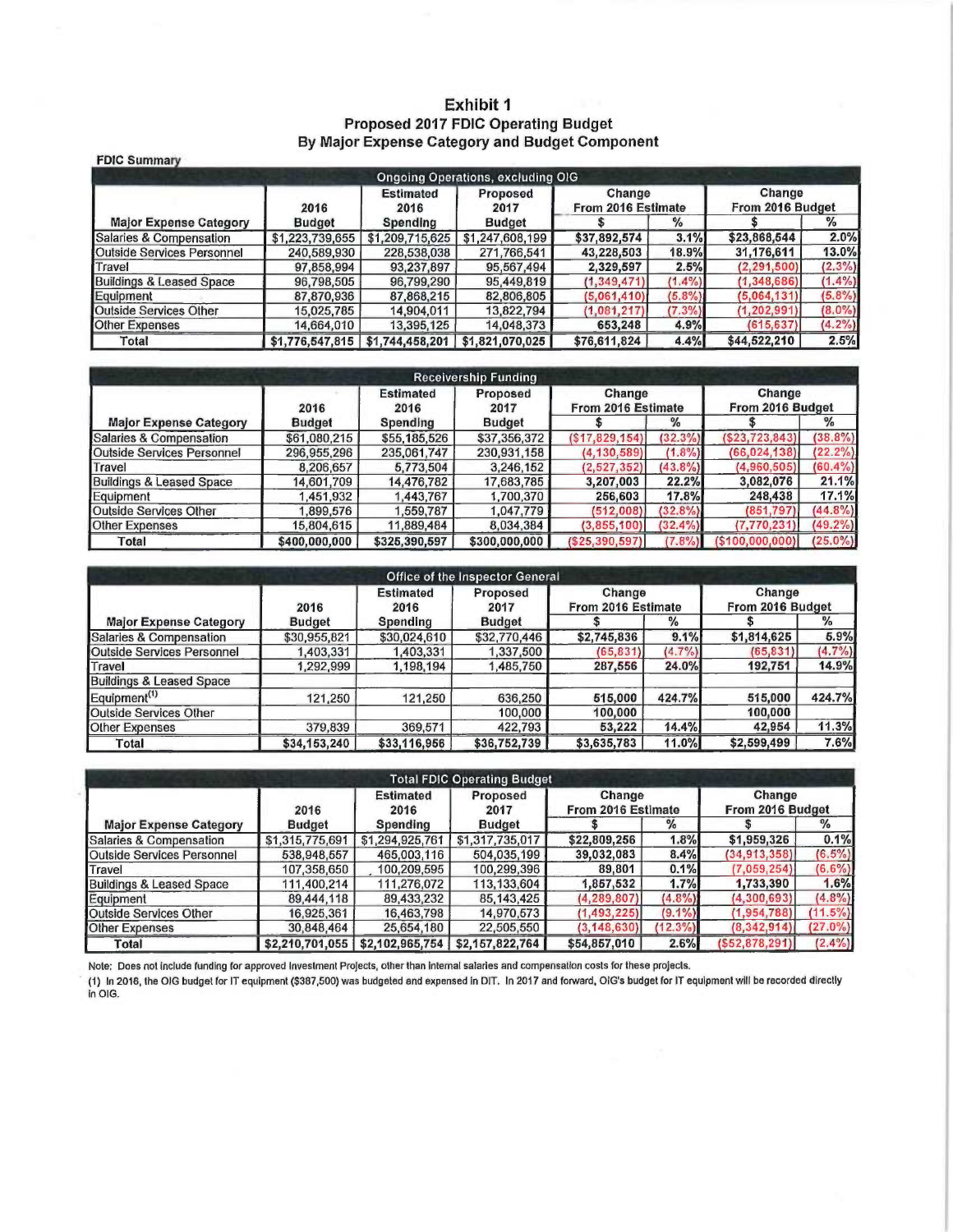#### **Exhibit 2 Proposed 2017 FDIC Operating Budget** (Includes Ongoing Operations, Receivership Funding, and OIG)

| Proposed 2017 Total Operating Budget by Division |                 |                          |                                      |                              |            |                            |            |  |  |  |  |
|--------------------------------------------------|-----------------|--------------------------|--------------------------------------|------------------------------|------------|----------------------------|------------|--|--|--|--|
|                                                  | 2016            | <b>Estimated</b><br>2016 | Proposed<br>2017                     | Change<br>From 2016 Estimate |            | Change<br>From 2016 Budget |            |  |  |  |  |
| <b>Division/Office</b>                           | <b>Budget</b>   | Spending                 | $\frac{1}{6}$<br><b>Budget</b><br>\$ |                              | \$         | $\frac{1}{2}$              |            |  |  |  |  |
| Division of Risk Management Supervision          | \$591,295,045   | \$585,079,312            | \$594,601,716                        | \$9,522,404                  | 1.6%       | \$3,306,671                | 0.6%       |  |  |  |  |
| Division of Depositor & Consumer Protection      | 178,813,108     | 176,325,171              | 183,928,491                          | 7,603,320                    | 4.3%       | 5,115,383                  | 2.9%       |  |  |  |  |
| CIO - Division of Information Technology         | 223,904,237     | 222,375,060              | 221,992,469                          | (382, 591)                   | (0.2%      | (1, 911, 768)              | $(0.9\%)$  |  |  |  |  |
| CIO - Information Security & Privacy             | 35,887,719      | 35,473,298               | 37,678,921                           | 2,205,623                    | 6.2%       | 1,791,202                  | 5.0%       |  |  |  |  |
| CIO - CIO Council                                | 46,290,998      | 46,290,998               | 50,362,409                           | 4,071,411                    | 8.8%       | 4,071,411                  | 8.8%       |  |  |  |  |
| Division of Administration                       | 274,242,778     | 273,601,371              | 273,098,389                          | (502, 982)                   | (0.2%)     | (1, 144, 389)              | $(0.4\%)$  |  |  |  |  |
| Legal Division                                   | 237,053,772     | 231,579,935              | 234,859,576                          | 3,279,641                    | 1.4%       | (2, 194, 196)              | (0.9%      |  |  |  |  |
| Division of Resolutions and Receiverships        | 357,366,155     | 312,404,126              | 276,015,278                          | (36, 388, 848)               | $(11.6\%)$ | (81, 350, 877)             | $(22.8\%)$ |  |  |  |  |
| Division of Insurance and Research               | 49,780,772      | 49,166,106               | 54,246,344                           | 5,080,238                    | 10.3%      | 4,465,572                  | 9.0%       |  |  |  |  |
| Corporate University - Corporate                 | 24,478,685      | 24,371,079               | 20,736,516                           | (3,634,563)                  | $(14.9\%)$ | (3,742,169)                | $(15.3\%)$ |  |  |  |  |
| Corporate University - CEP                       | 18,253,673      | 17,578,808               | 19,401,442                           | 1,822,634                    | 10.4%      | 1,147,769                  | 6.3%       |  |  |  |  |
| Division of Finance                              | 39,826,528      | 39,368,196               | 40,984,750                           | 1,616,554                    | 4.1%       | 1,158,222                  | 2.9%       |  |  |  |  |
| Office of Complex Financial Institutions         | 20,976,470      | 20,433,966               | 21,838,348                           | 1,404,382                    | 6.9%       | 861,878                    | 4.1%       |  |  |  |  |
| <b>Executive Offices</b>                         | 11,381,322      | 10,378,951               | 11,028,494                           | 649,543                      | 6.3%       | (352, 828)                 | $(3.1\%)$  |  |  |  |  |
| Office of Corporate Risk Management              | 3,982,485       | 3,618,270                | 3,285,352                            | (332, 918)                   | (9.2%)     | (697, 133)                 | $(17.5\%)$ |  |  |  |  |
| Office of Financial Institution Adjudication     | 991,784         | 975,558                  | 1,034,974                            | 59,416                       | 6.1%       | 43,190                     | 4.4%       |  |  |  |  |
| Office of Minority and Women Inclusion           | 9,209,327       | 9,024,500                | 9,274,276                            | 249,776                      | 2.8%       | 64,949                     | 0.7%       |  |  |  |  |
| Office of Ombudsman                              | 5,343,421       | 5,305,435                | 4,653,776                            | (651, 659)                   | $(12.3\%)$ | (689, 645)                 | $(12.9\%)$ |  |  |  |  |
| Office of Communications                         | 3,635,259       | 3,601,105                | 3,620,028                            | 18,923                       | 0.5%       | (15, 231)                  | $(0.4\%)$  |  |  |  |  |
| Office of Legislative Affairs                    | 3,011,873       | 2,897,553                | 3,070,444                            | 172,891                      | 6.0%       | 58,571                     | 1.9%       |  |  |  |  |
| Corporate Unassigned                             | 40,822,405      | 0                        | 55,358,032                           | 55,358,032                   |            | 14,535,627                 | 35.6%      |  |  |  |  |
| <b>Total Excluding OIG</b>                       | \$2,176,547,815 | \$2,069,848,798          | \$2,121,070,025                      | \$51,221,227                 | 2.5%       | (\$55,477,790)             | $(2.5\%)$  |  |  |  |  |
| Office of the Inspector General                  | 34, 153, 240    | 33,116,956               | 36,752,739                           | 3,635,783                    | 11.0%      | 2,599,499                  | 7.6%       |  |  |  |  |
| Total                                            | \$2,210,701,055 | \$2,102,965,754          | \$2,157,822,764                      | \$54,857,010                 | 2.6%       | ( \$52,878,291)            | $(2.4\%)$  |  |  |  |  |

Note: Does not include funding for approved Investment Projects, other than internal salaries and compensation costs for those projects.

Numbers may not foot due to rounding.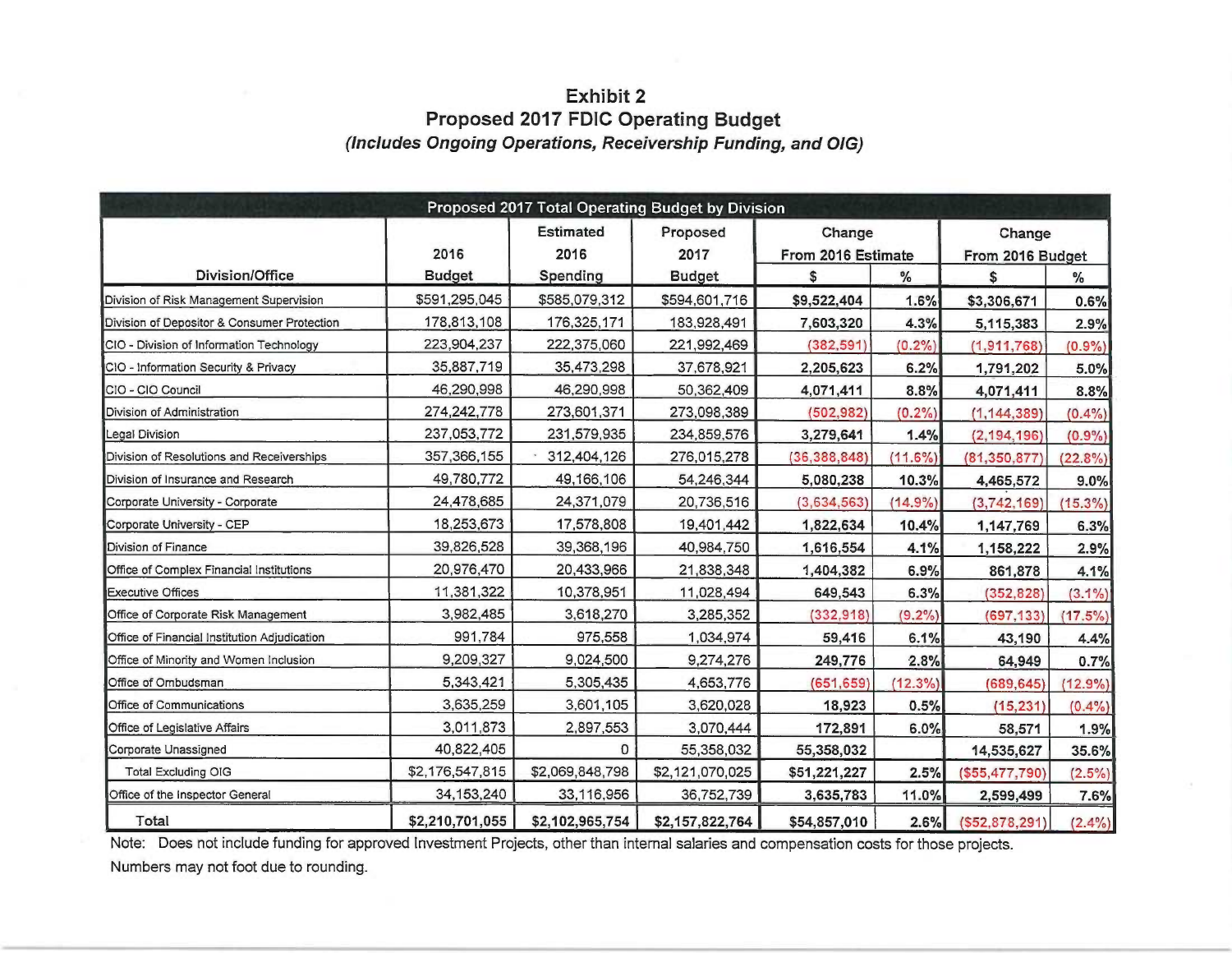### **Exhibit 3** Proposed 2017 FDIC Operating Budget (Ongoing Operations and OIG Only)

|                                              | Proposed 2017 Total Ongoing Operations Budget By Division |                          |                  |                              |               |                            |               |
|----------------------------------------------|-----------------------------------------------------------|--------------------------|------------------|------------------------------|---------------|----------------------------|---------------|
|                                              | 2016                                                      | <b>Estimated</b><br>2016 | Proposed<br>2017 | Change<br>From 2016 Estimate |               | Change<br>From 2016 Budget |               |
| <b>Division/Office</b>                       | <b>Budget</b>                                             | Spending                 | <b>Budget</b>    | \$                           | $\frac{1}{6}$ | $\mathfrak{s}$             | $\frac{0}{0}$ |
| Division of Risk Management Supervision      | \$591,245,045                                             | \$585,037,419            | \$594,601,716    | \$9,564,297                  | 1.6%          | \$3,356,671                | 0.6%          |
| Division of Depositor & Consumer Protection  | 178,813,108                                               | 176,312,728              | 183,928,491      | 7,615,763                    | 4.3%          | 5,115,383                  | 2.9%          |
| CIO - Division of Information Technology     | 217,046,753                                               | 216,339,323              | 216,497,879      | 158,556                      | 0.1%          | (548, 874)                 | (0.3%         |
| CIO - Information Security & Privacy         | 35,787,719                                                | 35,473,298               | 37,218,921       | 1,745,623                    | 4.9%          | 1,431,202                  | 4.0%          |
| CIO - CIO Council                            | 46,290,998                                                | 46,290,998               | 50,362,409       | 4,071,411                    | 8.8%          | 4,071,411                  | 8.8%          |
| Division of Administration                   | 262,244,238                                               | 261,745,111              | 262,584,987      | 839,876                      | 0.3%          | 340,749                    | 0.1%          |
| Legal Division                               | 134,625,214                                               | 132,587,367              | 139,690,518      | 7,103,151                    | 5.4%          | 5,065,304                  | 3.8%          |
| Division of Resolutions and Receiverships    | 106,640,600                                               | 104,210,155              | 118,010,360      | 13,800,205                   | 13.2%         | 11,369,760                 | 10.7%         |
| Division of Insurance and Research           | 49,780,772                                                | 49,166,106               | 54,246,344       | 5,080,238                    | 10.3%         | 4,465,572                  | 9.0%          |
| Corporate University - Corporate             | 24,478,685                                                | 24,371,079               | 20,736,516       | (3,634,563)                  | $(14.9\%)$    | (3,742,169)                | $(15.3\%)$    |
| Corporate University - CEP                   | 18,253,673                                                | 17,578,808               | 19,401,442       | 1,822,634                    | 10.4%         | 1,147,769                  | 6.3%          |
| Division of Finance                          | 39,826,528                                                | 39,368,196               | 40,984,750       | 1,616,554                    | 4.1%          | 1,158,222                  | 2.9%          |
| Office of Complex Financial Institutions     | 20,976,470                                                | 20,433,966               | 21,838,348       | 1,404,382                    | 6.9%          | 861,878                    | 4.1%          |
| <b>Executive Offices</b>                     | 11,381,322                                                | 10,378,951               | 11,028,494       | 649,543                      | 6.3%          | (352, 828)                 | $(3.1\%)$     |
| Office of Corporate Risk Management          | 3,982,485                                                 | 3,618,270                | 3,285,352        | (332, 918)                   | $(9.2\%)$     | (697, 133)                 | $(17.5\%)$    |
| Office of Financial Institution Adjudication | 991,784                                                   | 975,558                  | 1,034,974        | 59,416                       | 6.1%          | 43,190                     | 4.4%          |
| Office of Minority and Women Inclusion       | 9,209,327                                                 | 9,024,500                | 9,274,276        | 249,776                      | 2.8%          | 64,949                     | 0.7%          |
| Office of Ombudsman                          | 5,040,071                                                 | 5,047,712                | 4,653,776        | (393, 936)                   | (7.3%)        | (386, 295)                 | $(7.7\%)$     |
| Office of Communications                     | 3,635,259                                                 | 3,601,105                | 3,620,028        | 18,923                       | 0.5%          | (15, 231)                  | $(0.4\%)$     |
| Office of Legislative Affairs                | 3,011,873                                                 | 2,897,553                | 3,070,444        | 172,891                      | 6.0%          | 58,571                     | 1.9%          |
| Corporate Unassigned                         | 13,285,893                                                | $\circ$                  | 25,000,000       | 25,000,000                   |               | 11,714,107                 | 88.2%         |
| <b>Total Excluding OIG</b>                   | \$1,776,547,815                                           | \$1,744,458,201          | \$1,821,070,025  | \$76,611,824                 | 4.4%          | \$44,522,210               | 2.5%          |
| Office of the Inspector General              | 34, 153, 240                                              | 33,116,956               | 36,752,739       | 3,635,783                    | 11.0%         | 2,599,499                  | 7.6%          |
| <b>Total</b>                                 | \$1,810,701,055                                           | \$1,777,575,157          | \$1,857,822,764  | \$80,247,607                 | 4.5%          | \$47,121,709               | 2.6%          |

Note: Does not include funding for approved Investment Projects, other than internal salaries and compensation costs for those projects. Numbers may not foot due to rounding.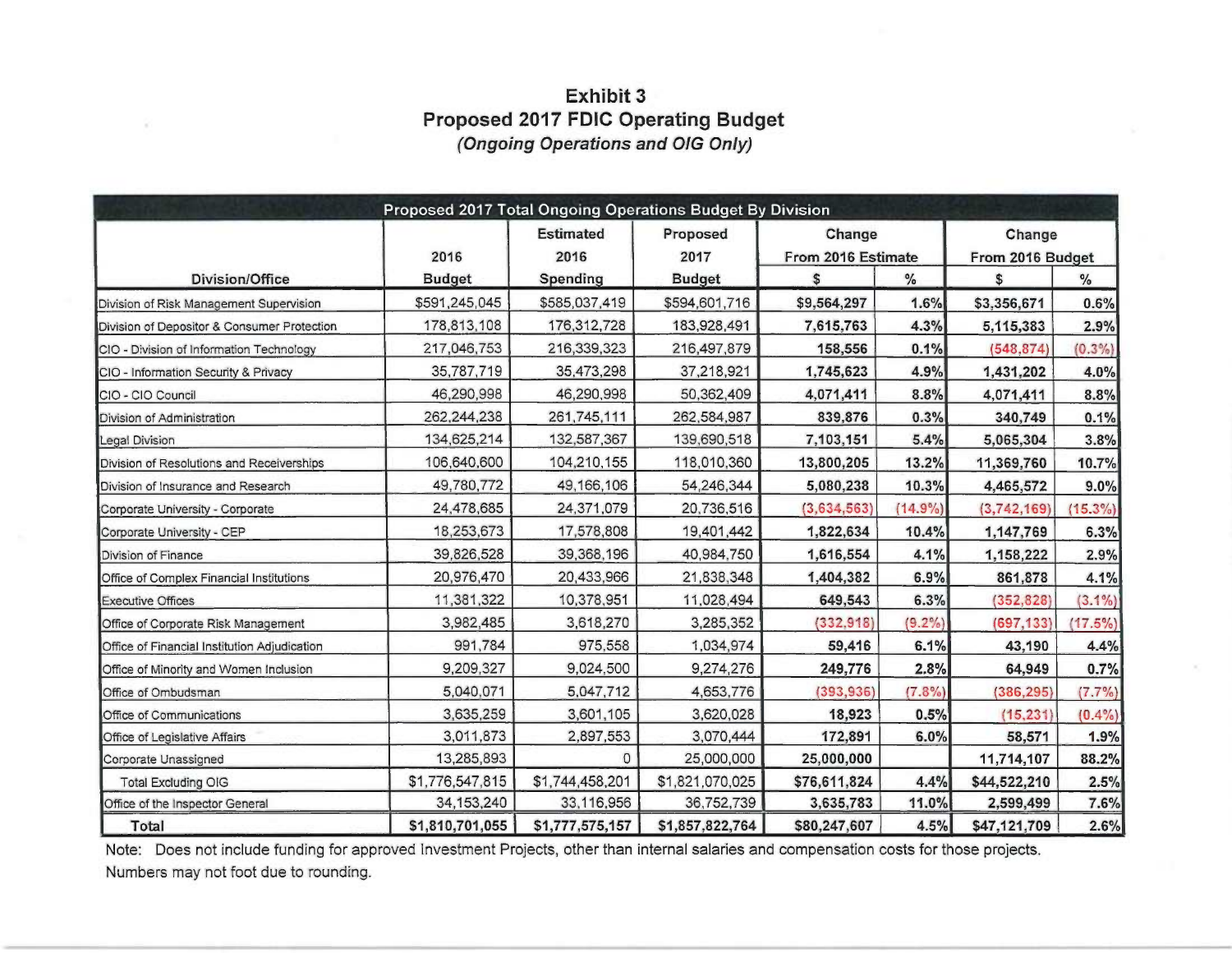## **Exhibit 4** Proposed 2017 FDIC Operating Budget (Receivership Funding Only)

|                                              | Proposed 2017 Total Receivership Funding Budget By Division |                          |                  |                              |               |                            |               |
|----------------------------------------------|-------------------------------------------------------------|--------------------------|------------------|------------------------------|---------------|----------------------------|---------------|
|                                              | 2016                                                        | <b>Estimated</b><br>2016 | Proposed<br>2017 | Change<br>From 2016 Estimate |               | Change<br>From 2016 Budget |               |
| Division/Office                              | <b>Budget</b>                                               | Spending                 | <b>Budget</b>    | \$                           | $\frac{0}{6}$ | \$                         | $\frac{9}{6}$ |
| Division of Risk Management Supervision      | \$50,000                                                    | \$41,893                 | \$0              | (S41, 893)                   | $(100.0\%)$   | (\$50,000)                 | $(100.0\%)$   |
| Division of Depositor & Consumer Protection  | O                                                           | 12,443                   | $\Omega$         | (12, 443)                    | $(100.0\%)$   | $\Omega$                   |               |
| CIO - Division of Information Technology     | 6,857,484                                                   | 6,035,737                | 5,494,590        | (541, 147)                   | $(9.0\%)$     | (1, 362, 894)              | $(19.9\%)$    |
| CIO - Information Security & Privacy         | 100,000                                                     | 0                        | 460,000          | 460,000                      |               | 360,000                    | 360.0%        |
| CIO - CIO Council                            | O                                                           | 0                        | $\Omega$         | $\Omega$                     |               |                            |               |
| Division of Administration                   | 11,998,540                                                  | 11,856,260               | 10,513,402       | (1, 342, 858)                | $(11.3\%)$    | (1, 485, 138)              | $(12.4\%)$    |
| <b>Legal Division</b>                        | 102,428,558                                                 | 98,992,568               | 95,169,058       | (3,823,510)                  | (3.9%)        | (7, 259, 500)              | $(7.1\%)$     |
| Division of Resolutions and Receiverships    | 250,725,555                                                 | 208, 193, 971            | 158,004,918      | (50, 189, 053)               | $(24.1\%)$    | (92, 720, 637)             | $(37.0\%)$    |
| Division of Insurance and Research           | 0                                                           | 0                        | $\Omega$         | 0                            |               | 0                          |               |
| Corporate University - CEP                   | 0                                                           | 0                        | $\mathbf 0$      | 0                            |               | 0                          |               |
| Corporate University - Corporate             | $\Omega$                                                    | 0                        | $\circ$          | $\mathbf{0}$                 |               | $\bf{0}$                   |               |
| Division of Finance                          | 0                                                           | $\mathbf 0$              | 0                | 0                            |               | $\bf{0}$                   |               |
| Office of Complex Financial Institutions     | 0                                                           | 0                        | 0                | 0                            |               | $\mathbf 0$                |               |
| <b>Executive Offices</b>                     | 0                                                           | 0                        | 0                | 0                            |               | $\bf{0}$                   |               |
| Office of Corporate Risk Management          | 0                                                           | $\circ$                  | 0                | 0                            |               | 0                          |               |
| Office of Financial Institution Adjudication | 0                                                           | $\circ$                  | 0                | $\bf{0}$                     |               | 0                          |               |
| Office of Minority and Women Inclusion       | 0                                                           | $\Omega$                 | 0                | 0                            |               | 0                          |               |
| Office of Ombudsman                          | 303,350                                                     | 257,723                  | $\Omega$         | (257, 723)                   | $(100.0\%)$   | (303, 350)                 | $(100.0\%)$   |
| Office of Communications                     | 0                                                           | 0                        | 0                | 0                            |               | 0                          |               |
| Office of Legislative Affairs                | $\Omega$                                                    | 0                        | 0                | $\mathbf{0}$                 |               | $\bf{0}$                   |               |
| Corporate Unassigned                         | 27,536,512                                                  | $\Omega$                 | 30,358,032       | 30,358,032                   |               | 2,821,520                  | 10.2%         |
| <b>Total Excluding OIG</b>                   | \$400,000,000                                               | \$325,390,597            | \$300,000,000    | ( \$25, 390, 597)            | (7.8%)        | ( \$100,000,000)           | $(25.0\%)$    |
| Office of the Inspector General              | $\Omega$                                                    | $\Omega$                 | $\Omega$         | $\Omega$                     |               | $\mathbf{0}$               |               |
| Total                                        | \$400,000,000                                               | \$325,390,597            | \$300,000,000    | (S25, 390, 597)              |               | $(7.8\%)$ (\$100,000,000)  | $(25.0\%)$    |

Note: Does not include funding for approved Investment Projects, other than internal salaries and compensation costs for those projects. Numbers may not foot due to rounding.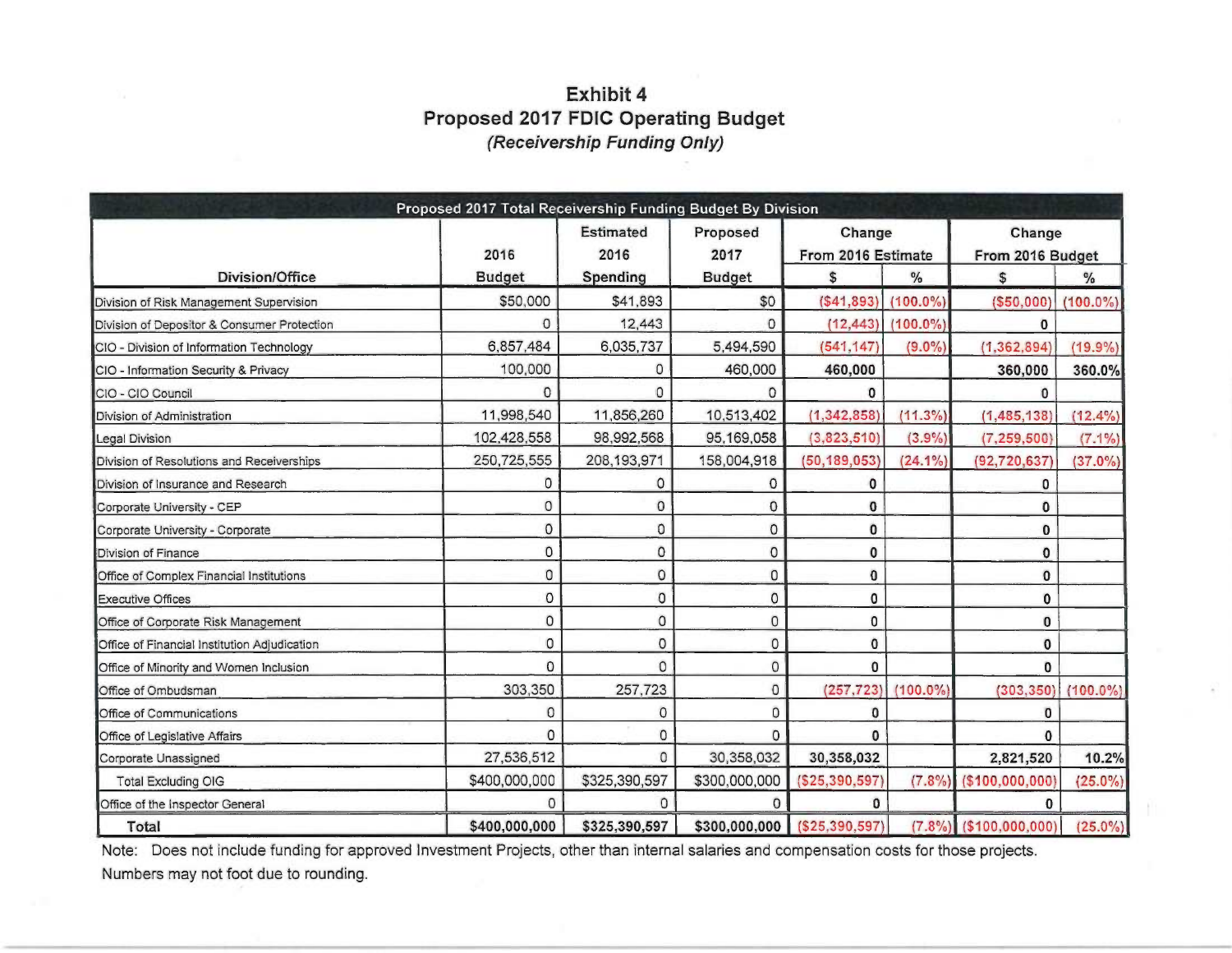# Exhibit 5 Proposed 2017 FDIC Operating Budget By Program and Fund

| <b>Program</b>                                | Amount          | <b>Percent</b> |
|-----------------------------------------------|-----------------|----------------|
| Supervision                                   | \$1,059,490,977 | 49.1%          |
| <i>Insurance</i>                              | \$317,199,946   | 14.7%          |
| Receivership Management                       | \$528,666,577   | 24.5%          |
| Corporate (General & Administrative) Expenses | \$252,465,264   | 11.7%          |
| Total                                         | \$2,157,822,764 | 100.0%         |